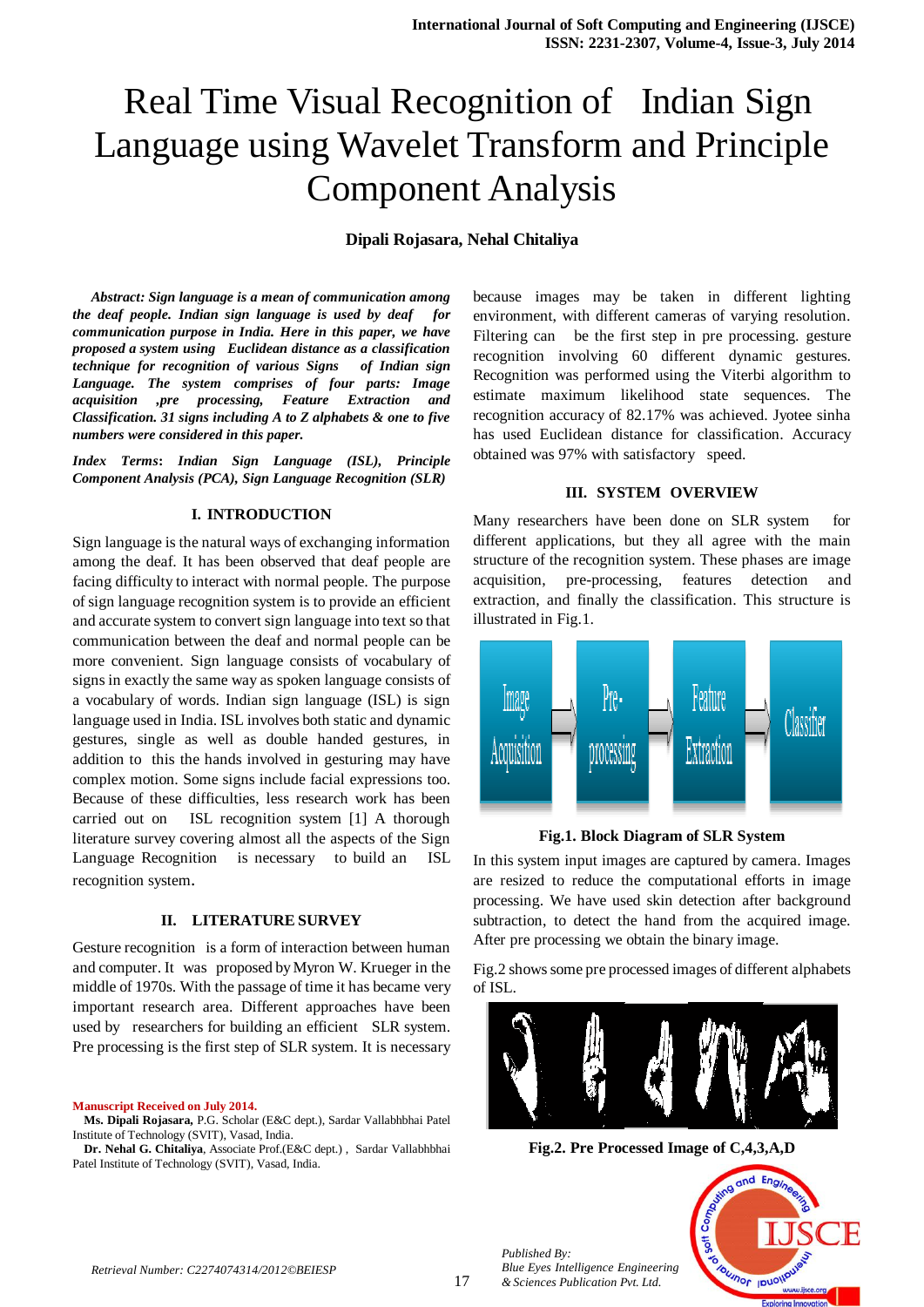**Real Time Visual Recognition of Indian Sign Language using Wavelet Transform and Principle Component Analysis**

| <b>ISL</b><br>alphabet | Amount of salt & pepper noise( in percentage) up to which sign has been identified<br>correctly |     |                |     |                |                |     |                |                |                |
|------------------------|-------------------------------------------------------------------------------------------------|-----|----------------|-----|----------------|----------------|-----|----------------|----------------|----------------|
|                        | 10                                                                                              | 20  | 30             | 40  | 50             | 60             | 70  | 80             | 90             | 100            |
| $\mathbf C$            | Yes                                                                                             | Yes | Yes            | Yes | Yes            | Yes            | No  | No             | No             | No             |
| I                      | Yes                                                                                             | Yes | Yes            | No. | N <sub>0</sub> | N <sub>0</sub> | No  | N <sub>0</sub> | N <sub>0</sub> | N <sub>0</sub> |
| J                      | Yes                                                                                             | Yes | Yes            | Yes | Yes            | Yes            | Yes | N <sub>o</sub> | No             | N <sub>o</sub> |
| L                      | Yes                                                                                             | Yes | Yes            | Yes | Yes            | Yes            | Yes | Yes            | Yes            | No             |
| $\mathbf{O}$           | Yes                                                                                             | Yes | Yes            | No. | N <sub>0</sub> | N <sub>0</sub> | No  | N <sub>o</sub> | No             | No             |
| U                      | Yes                                                                                             | Yes | No             | No  | No             | No             | No  | No             | N <sub>0</sub> | No             |
| V                      | Yes                                                                                             | Yes | N <sub>o</sub> | No. | N <sub>0</sub> | N <sub>0</sub> | No  | No             | No             | No             |
| W                      | Yes                                                                                             | Yes | N <sub>o</sub> | No. | N <sub>0</sub> | N <sub>0</sub> | No  | N <sub>o</sub> | No             | No             |
| One                    | Yes                                                                                             | Yes | Yes            | Yes | Yes            | Yes            | No  | No             | N <sub>0</sub> | No             |
| Two                    | Yes                                                                                             | Yes | Yes            | Yes | Yes            | Yes            | No  | N <sub>o</sub> | No             | No             |
| Three                  | Yes                                                                                             | Yes | Yes            | Yes | Yes            | Yes            | No  | No             | N <sub>0</sub> | No             |
| Four                   | Yes                                                                                             | Yes | Yes            | Yes | Yes            | Yes            | No  | No             | N <sub>0</sub> | No             |
| Five                   | Yes                                                                                             | Yes | Yes            | Yes | Yes            | Yes            | Yes | Yes            | No             | N <sub>0</sub> |

**Table. I Effect of Noise on One Handed Database Images**

For feature extraction we have used haar transform with

Principle component Analysis .Principal Component Analysis, or simply PCA, is a statistical procedure concerned with elucidating the covariance structure of a set of variables. In particular it allows us to identify the principal directions in which the data varies.

Method for dimensionality reduction using PCA Step 1: Get some data

Here dataset images consisting of A to Z alphabets and one to five numbers after pre processing are used. Step 2: Subtract the mean

For PCA to work properly, we have subtracted the mean from each of the data dimensions. The mean subtracted is the average across each dimension. This produces a data set whose mean is zero.

## **Фi=Xi ‒E[X]**

Step 3: Form the co variance matrix  $A = [\Phi 1 \Phi 2 \dots]$  $\Phi$ *M*<sup> $C=AA$ <sup>*T*</sup></sup>

Step 4: Compute the eigenvalues of C:  $\lambda$  1 >  $\lambda$  2 > . . . >  $\lambda$  N Step 5: Compute the eigenvectors of C: u1, u2, ..., uN

Since C is symmetric,  $u_1, u_2, \ldots, u_N$  form a basis, (i.e., any vector  $x$  or actually  $(x - x)$ , can be written as a linear combination of the eigenvectors)

Step 6: (Dimensionality reduction step)

Here we keep only those terms corresponding to the K largest eigenvalues. Largest eigenvalue indicate maximum data variation in the direction of eigenvector. Classifier is required in order to recognize various hand gestures. Here Euclidean distance based classifier is used. Euclidean distance was found out between the Eigen vectors of the test image and the corresponding Eigen vectors of the database image. Minimum distance indicates the similarity between the test image & the database image. In this way sign is identified.

# **IV. EXPERIMENTAL RESULTS**

Table I. and Table II. Shows the effect of salt & pepper noise on database images.

Table I shows the effect of noise on recognition of one handed database images. Here salt & pepper noise is added on database images and results for the same are analyzed. We can see that all one handed alphabets images have been identified correctly even though 20% noise is added. Some images are identified correctly after adding noise up to 60 to 70%.



*Published By:*

*Blue Eyes Intelligence Engineering & Sciences Publication Pvt. Ltd.*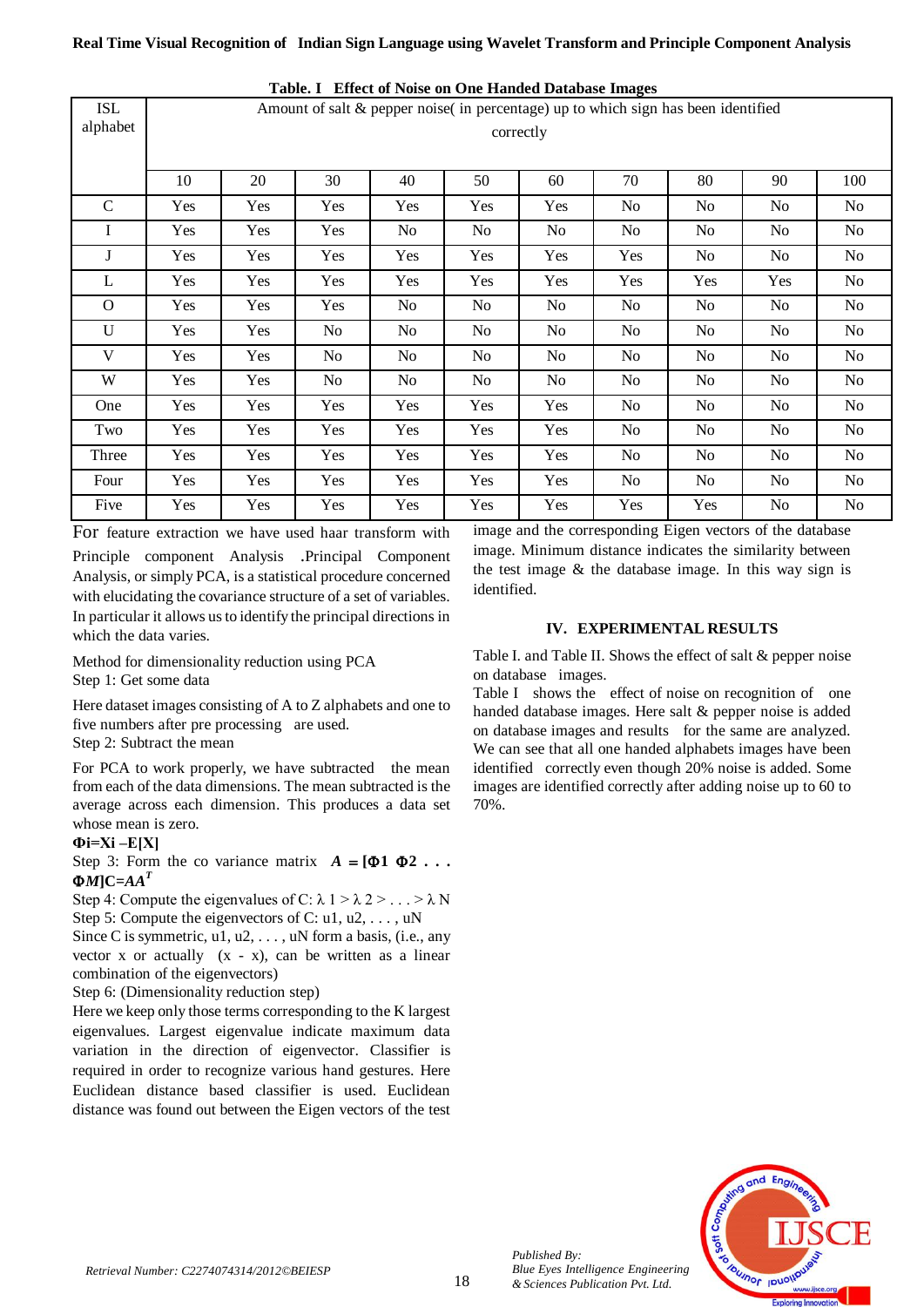| ISL<br>alphabet | Amount of salt & pepper noise (in percentage) up to which sign has been identified correctly |                |                |                |                |                |                |                |                |      |
|-----------------|----------------------------------------------------------------------------------------------|----------------|----------------|----------------|----------------|----------------|----------------|----------------|----------------|------|
|                 | 10                                                                                           | 20%            | 30%            | 40%            | 50%            | 60%            | 70%            | 80%            | 90%            | 100  |
|                 |                                                                                              |                |                |                |                |                |                |                |                | $\%$ |
| A               | Yes                                                                                          | Yes            | Yes            | Yes            | Yes            | Yes            | N <sub>0</sub> | N <sub>o</sub> | No             | No   |
| B               | Yes                                                                                          | Yes            | Yes            | Yes            | No             | No             | No             | No             | No             | No   |
| D               | Yes                                                                                          | Yes            | Yes            | Yes            | Yes            | Yes            | Yes            | No             | N <sub>o</sub> | No   |
| E               | Yes                                                                                          | Yes            | Yes            | Yes            | Yes            | Yes            | Yes            | Yes            | Yes            | No   |
| F               | Yes                                                                                          | Yes            | Yes            | No.            | No             | No             | No.            | No             | No             | No   |
| G               | Yes                                                                                          | Yes            | No             | No             | No.            | No             | No             | No             | No             | No   |
| H               | Yes                                                                                          | Yes            | N <sub>o</sub> | N <sub>o</sub> | N <sub>0</sub> | N <sub>o</sub> | No             | N <sub>o</sub> | N <sub>o</sub> | No   |
| $\bf K$         | Yes                                                                                          | Yes            | No             | No             | No             | No             | No             | No             | No             | No   |
| M               | Yes                                                                                          | Yes            | Yes            | Yes            | Yes            | Yes            | No             | No             | No             | No   |
| N               | Yes                                                                                          | Yes            | Yes            | Yes            | Yes            | Yes            | No             | N <sub>o</sub> | No             | No   |
| $\mathbf{P}$    | Yes                                                                                          | Yes            | Yes            | Yes            | Yes            | Yes            | N <sub>0</sub> | No             | No             | No   |
| Q               | Yes                                                                                          | Yes            | Yes            | Yes            | Yes            | Yes            | N <sub>0</sub> | N <sub>0</sub> | N <sub>0</sub> | No   |
| R               | Yes                                                                                          | Yes            | Yes            | Yes            | Yes            | Yes            | Yes            | Yes            | N <sub>o</sub> | No   |
| S               | No                                                                                           | No             | No             | N <sub>o</sub> | No             | No             | No             | No             | No             | No   |
| T               | No                                                                                           | No             | No             | No             | No             | No             | N <sub>0</sub> | N <sub>o</sub> | No             | No   |
| X               | N <sub>o</sub>                                                                               | N <sub>0</sub> | No             | No.            | No             | No             | N <sub>0</sub> | No             | No             | No   |
| Y               | No                                                                                           | No             | No             | No             | No             | No             | No             | No             | No             | No   |
| Ζ               | No.                                                                                          | No.            | No             | No             | No.            | No             | No             | N <sub>0</sub> | N <sub>0</sub> | No   |

## **Table .II Effect of Noise on Two Handed ISL Database Signs**

Table.2 shows the effect of noise on two handed sign. We can see that recognition rate of 72% is obtained .Also some of the images have been identified correctly even 70% noise is present.

## **V. CONCLUSIONS**

As real time images taken with a digital camera, they may have different sizes and resolutions. So image pre-processing is required. The feature extraction facilitates to reduce the computational time. For designing a flexible SLR system; the features of an image which are invariant to scaling, translation and rotation are necessary. PCA gives satisfactory results when used with haar transform.

#### **ACKNOWLEDGMENT**

I place my sincere thanks and regards to my project guide (Ph.d) Dr. Nehal Chitaliya for her excellent support in my dissertation work. I extend my thanks to all other teachers and my family members who supported me throughout my work. I am also thankful to all my friends for their wonderful encouragement.

#### **REFERENCES**

- 1. Deepika Tewari, Sanjay Kumar Srivastava; " A Visual Recognition of Static Hand Gestures in Indian Sign Language based on Kohonen Self-Organizing Map Algorithm" ; International Journal of Engineering and Advanced Technology , Vol-2, Issue-2, December 2012.
- 2. Kenny Morrison, Stephen J. McKenna; "An Experimental Comparison of Trajectory-Based and History-Based Representation for Gesture Recognition"; International Gesture Workshop,2004.
- 3. P. Kakumanu, S. Makrogiannis, N. Bourbakis; "Asurvey of skin-color modeling and detection methods"; Elsevier, The journal of the pattern recognition society, 40 ,1106 – 1122, 2007.
- Y. Wang, B. Yuan;"A novel approach for human face detection from color images under complex background", Pattern Recognition vol. 34 ,2001.
- 5. Ketki. P.Kshirsagar, Dharmpal Doye; " Object Based key Frame Selection for Hand Gesture recognition"; International Conference on Advances in Recent Technologies in Communication and Computing, 2010.
- 6. R. Rojas ; "Neural Networks"; Springer-Verlag, Berlin, 1996.
- 7. Siddharth S. Rautaray , Anupam Agrawal; "Vision based hand gesture recognition for human computer interaction: a survey"; Springer Science+Business Media Dordrecht, November 2012.
- 8. Joyeeta Singha, Karen Das; " Indian Sign Language Recognition Using Eigen Value Weighted Euclidean Distance Based Classification Technique";International Journal of Advanced Computer Science and Applications, Vol. 4, No. 2, 2013
- 9. Rashmi D. Kyatanavar, Prof. P. R. Futane;"Comparative Study of Sign Language Recognition Systems"; International Journal of Scientific and Research Publications,Vol. 2, 2012.
- 10. Anirudh Garg; "Converting American Sign Language To Voice Using RBFNN"; Master's Thesis, Computer Science, Faculty of San Diego State University, Summer 2012
- 11. Bhawna Gautam; "Image Compression Using Discrete Cosine Transform & Discrete Wavelet Transform"; Master's Thesis, Computer Science and Engineering, NIT Rourkela, 2010
- 12. Henrik Birk, Thomas Baltzer Moeslund;"Recognizing Gestures From the Hand Alphabet Using PrincipalComponent Analysis"; Master's Thesis, Laboratory of Image Analysis, Aalborg University, Denmark, October 1996
- 13. M.K. Bhuyan, "FSM-based Recognition of Dynamic Hand Gestures via Gesture Summarization using Key Video Object Planes", International Journal of Computer and Communication EngineeringVol.6, 2012.
- 14. Vaishali S. Kulkarni, Dr. S.D.Lokhande;"Appearance Based Recognition of American Sign Language Using Gesture Segmentation"; International Journal on Computer Science and
- 15. Engineering, Vol. 02, No. 03 ,2010.
- 16. Brian L. Pulito, Raju Damarla, Sunil Nariani, " 2-D Shift Invariant image Classification Neural Network, which overcomes Stability, Plasticity Dilemma", International Joint Conference on Neural Network, San Deigo, Vol 2,1990.
- 17. Jong Bae Kim,Hye Sun Park,Min Ho Park,Massimo Piccardi,'Background subtraction techniques: a review',Systems, Man and Cybernetics, ,IEEE InternationalConference, vol.4,2004.
- 18. Murthy, G. R. S. and Jadon, R. S. A Review of Vision Based Hand Gestures Recognition. International Journal. Of Information Technology and Knowledge Management,Vol. 2,2009.



*Published By: Blue Eyes Intelligence Engineering & Sciences Publication Pvt. Ltd.*